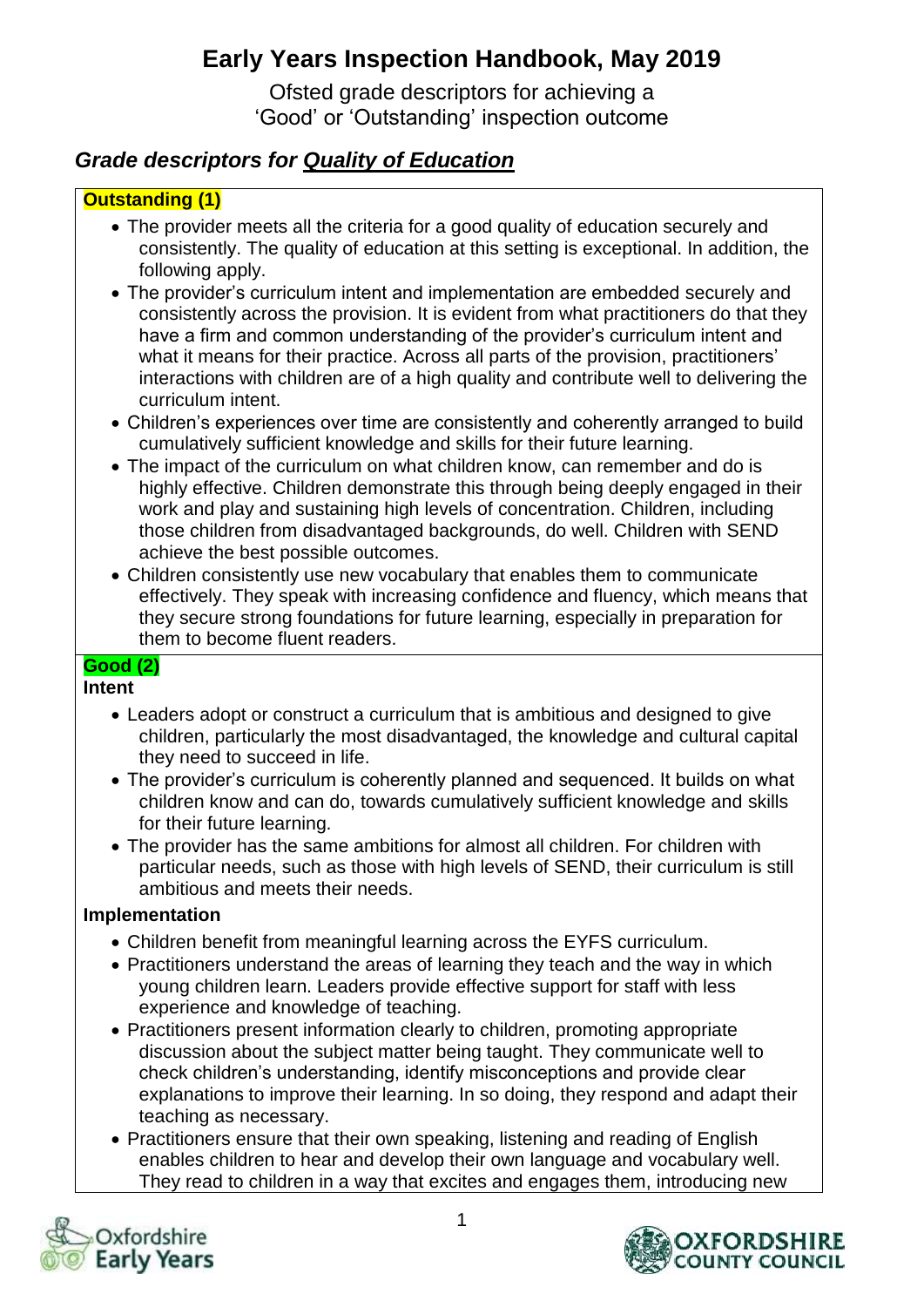ideas, concepts and vocabulary.

- Over the EYFS, teaching is designed to help children remember long-term what they have been taught and to integrate new knowledge into larger concepts.
- Practitioners and leaders use assessment well to check what children know and can do to inform teaching. This includes planning suitably challenging activities and responding to specific needs. Leaders understand the limitations of assessment and avoid unnecessary burdens for staff or children.
- Practitioners and leaders create an environment that supports the intent of an ambitious and coherently planned and sequenced curriculum. The available resources meet the children's needs and promote their focus on learning.
- Practitioners share information with parents about their child's progress in relation to the EYFS. They help parents to support and extend their child's learning at home, including how to encourage a love of reading.

### **Impact**

- Children develop detailed knowledge and skills across the seven areas of learning and use these in an age-appropriate way. Children develop their vocabulary and understanding of language across the EYFS curriculum.
- Children are ready for the next stage of education, especially school, where applicable. They have the knowledge and skills they need to benefit from what school has to offer when it is time to move on.
- Children enjoy, listen attentively and respond with comprehension to familiar stories, rhymes and songs that are appropriate to their age and stage of development.
- Children understand securely the early mathematical concepts appropriate to their age and stage that will enable them to move on to the next stage of learning.
- Children articulate what they know, understand and can do in an age-appropriate way, holding thoughtful conversations with adults and their friends.
- From birth onwards, children are physically active in their play, developing their physiological, cardiovascular and motor skills. They show good control and coordination in both large and small movements appropriate for their stage of development.

# *Grade descriptors for Behaviour and Attitudes*

### **Outstanding (1)**

The provider meets all the criteria for good behaviour and attitudes securely and consistently. Behaviour and attitudes in this provision are exceptional.

In addition, the following apply.

- Children have consistently high levels of respect for others. They increasingly show high levels of confidence in social situations. They confidently demonstrate their understanding of why behaviour rules are in place and recognise the impact that their behaviour has on others.
- Children are highly motivated and are very eager to join in, share and cooperate with each other. They have consistently positive attitudes to their play and learning.
- Children demonstrate high levels of self-control and consistently keep on trying hard, even if they encounter difficulties. When children struggle with this, leaders and practitioners take intelligent, swift and highly effective action to support them.



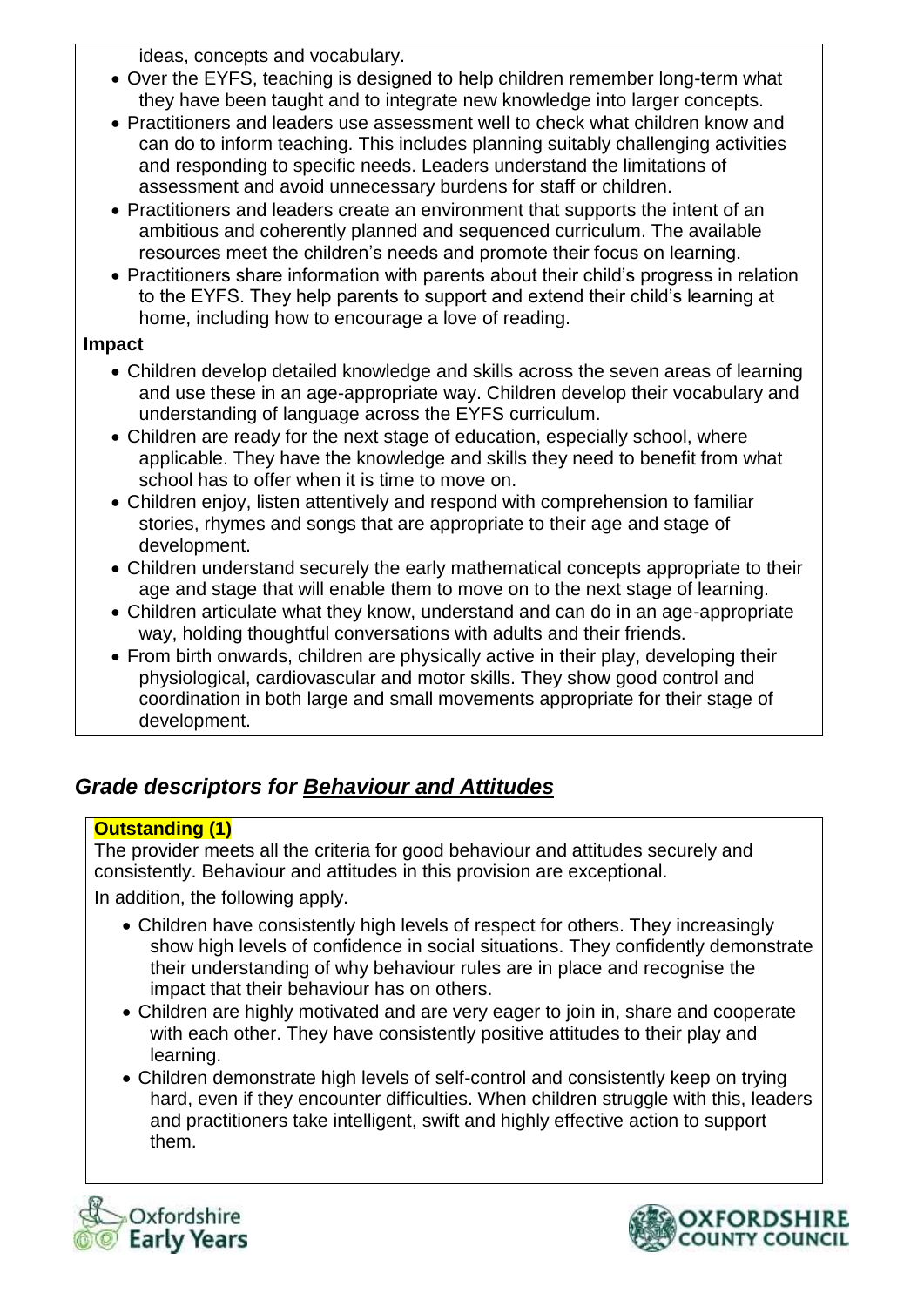#### **Good (2)**

- The provider has high expectations for children's behaviour and conduct. These expectations are commonly understood and applied consistently and fairly. This is reflected in children's positive behaviour and conduct. They are beginning to manage their own feelings and behaviour and to understand how these have an impact on others. When children struggle with regulating their behaviour, leaders and practitioners take appropriate action to support them. Children are developing a sense of right and wrong.
- Children demonstrate their positive attitudes to learning through high levels of curiosity, concentration and enjoyment. They listen intently and respond positively to adults and each other. Children are developing their resilience to setbacks and take pride in their achievements.
- Children benefit fully from the early education opportunities available to them by participating and responding promptly to requests and instructions from practitioners.
- Relationships among children, parents and staff reflect a positive and respectful culture. Children feel safe and secure.

## *Grade descriptors for Personal Development*

### **Outstanding (1)**

- The provider meets all the criteria for good personal development securely and consistently. Personal development in this provision is exceptional. In addition, the following apply.
- The provider is highly successful at giving children a rich set of experiences that promote an understanding of people, families and communities beyond their own.
- Practitioners teach children the language of feelings, helping them to appropriately develop their emotional literacy.
- Practitioners value and understand the practice and principles of equality and diversity. They are effective at promoting these in an age-appropriate way, which includes routinely challenging stereotypical behaviours and respecting differences. This helps children to reflect on their differences and understand what makes them unique.

### **Good (2)**

- The curriculum and the provider's effective care practices promote and support children's emotional security and development of their character. Children are gaining a good understanding of what makes them unique.
- The curriculum and the provider's effective care practices promote children's confidence, resilience and independence. Practitioners teach children to take appropriate risks and challenges as they play and learn both inside and outdoors, particularly supporting them to develop physical and emotional health.
- A well-established key person system helps children form secure attachments and promotes their well-being and independence. Relationships between staff and babies are sensitive, stimulating and responsive.
- Practitioners provide a healthy diet and a range of opportunities for physically active play, both inside and outdoors. They give clear and consistent messages to children that support healthy choices around food, rest, exercise and screen time.
- Practitioners help children to gain an effective understanding of when they might be at risk, including when using the internet, digital technology and social media



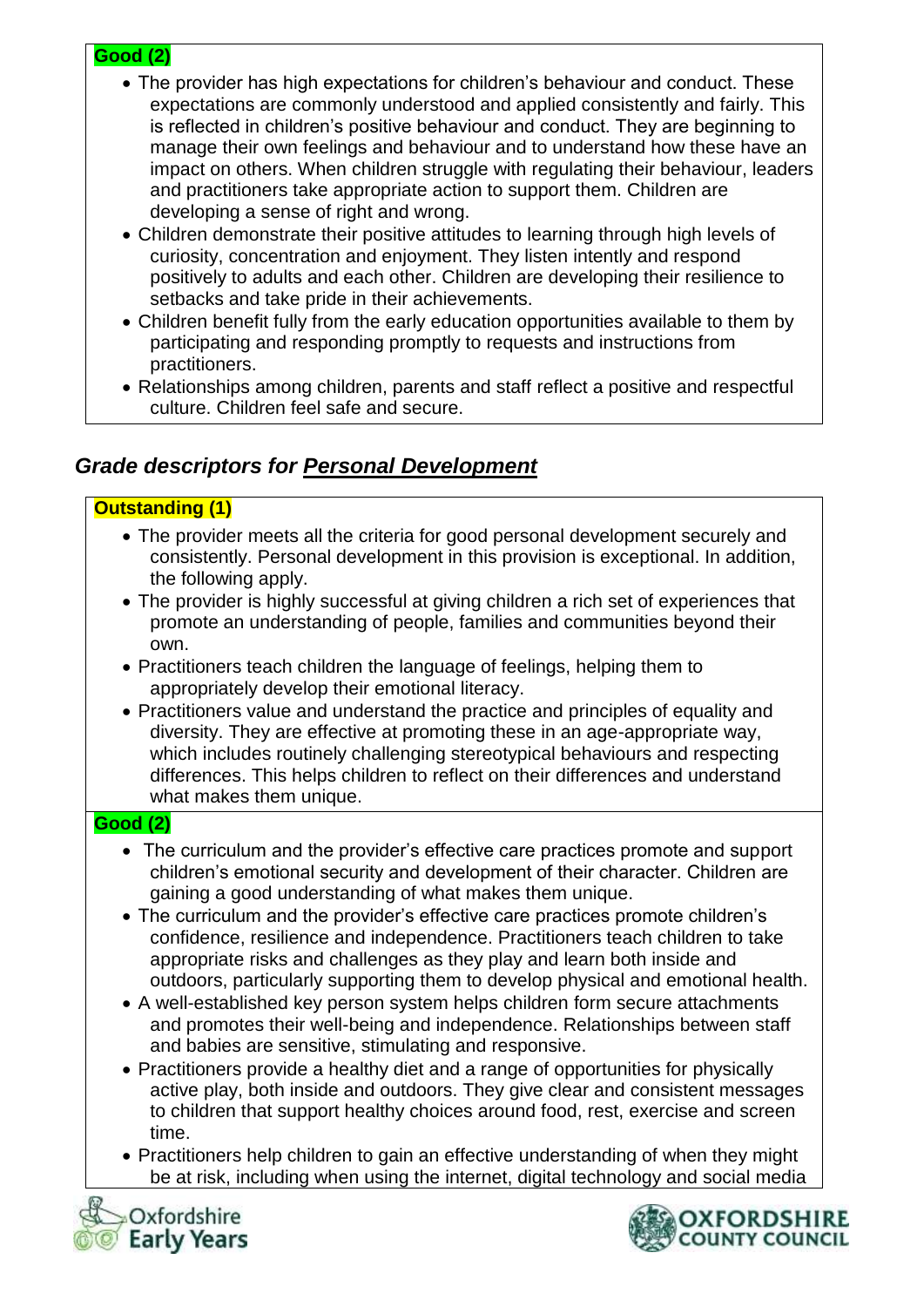and where to get support if they need it.

- Practitioners ensure that policies are implemented consistently. Hygiene practices ensure that the personal needs of children of all ages are met appropriately. Practitioners teach children to become increasingly independent in managing their personal needs.
- The provider prepares children for life in modern Britain by: equipping them to be respectful and to recognise those who help us and contribute positively to society; developing their understanding of fundamental British values; developing their understanding and appreciation of diversity; celebrating what we have in common and promoting respect for different people.

# *Grade descriptors for Leadership and Management*

### **Outstanding (1)**

The provider meets all the criteria for good leadership and management securely and consistently. Leadership and management in this provision is exceptional. In addition, the following apply.

- Leaders ensure that they and practitioners receive focused and highly effective professional development. Practitioners' subject, pedagogical content and knowledge consistently builds and develops over time, and this consistently translates into improvements in the teaching of the curriculum.
- Leaders ensure that highly effective and meaningful engagement takes place with staff at all levels and that any issues are identified. When issues are identified – in particular about workload – they are consistently dealt with appropriately and quickly.
- Staff consistently report high levels of support for well-being issues.

### **Good (2)**

In order for the effectiveness of leadership and management to be judged good, it must meet all of the following criteria.

- Leaders have a clear and ambitious vision for providing high-quality, inclusive care and education to all. This is realised through strong shared values, policies and practice.
- Leaders focus on improving practitioners' knowledge of the areas of learning and understanding of how children learn to enhance the teaching of the curriculum and appropriate use of assessment. The practice and subject knowledge of practitioners build and improve over time. Leaders have effective systems in place for the supervision and support of staff.
- Leaders act with integrity to ensure that all children, particularly those with SEND, have full access to their entitlement to early education.
- Leaders engage effectively with children, their parents and others in their community, including schools and other local services.
- Leaders engage with their staff and are aware of the main pressures on them. They are realistic and constructive in the way they manage staff, including their workload.
- Those with oversight or governance understand their role and carry this out effectively. They have a clear vision and strategy and hold senior leaders to account for the quality of care and education. They ensure that resources are managed sustainably, effectively and efficiently.
- The provider fulfils its statutory duties, for example under the Equality Act 2010, and other duties, for example in relation to the 'Prevent' strategy and safeguarding.